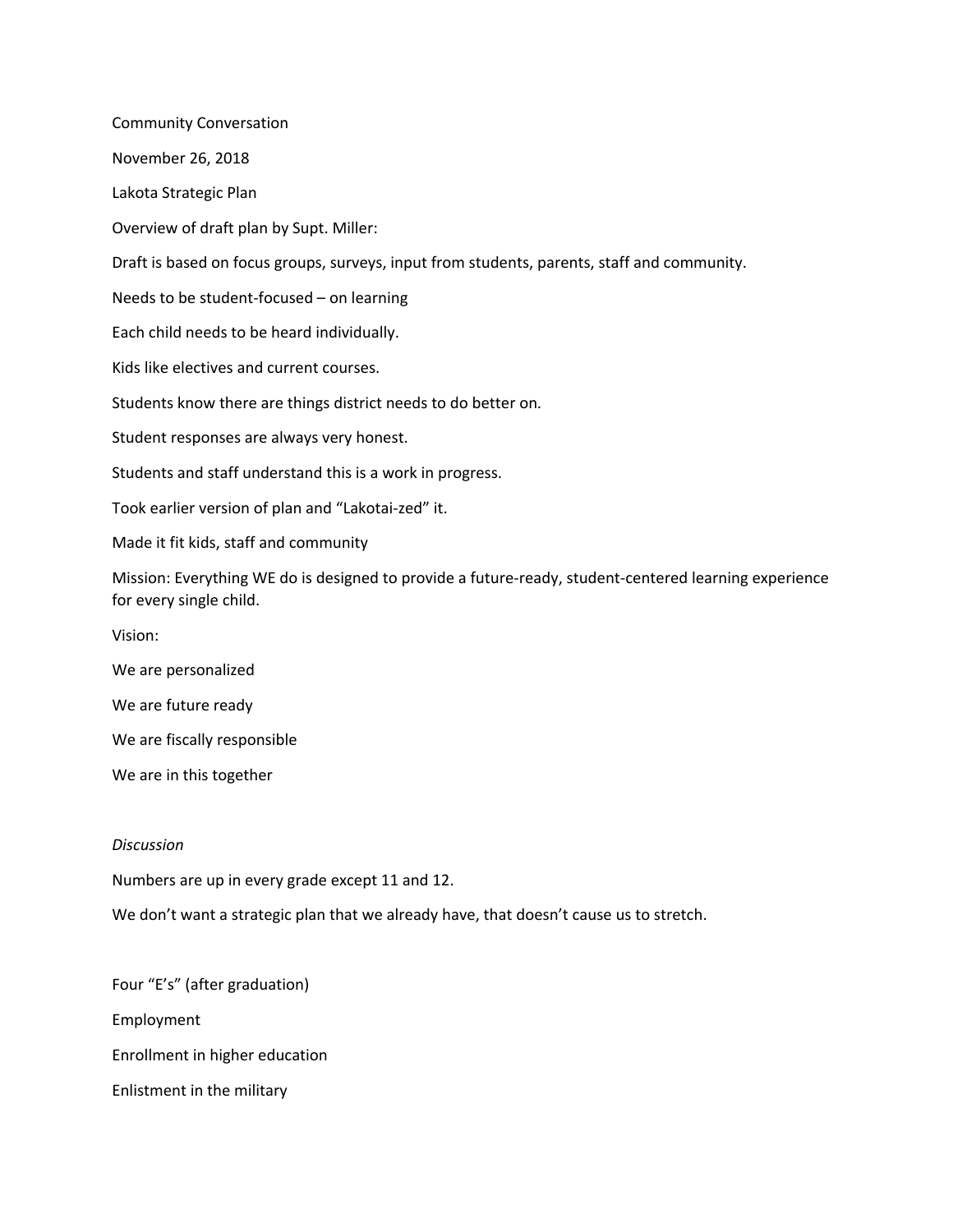## Entrepreneurship

*What jumps out to you as cool in the plan?* Soft skills Projects Soft skills – have to learn to communicate and present Supports students needs and financial stability (if student living in trauma can't learn) Fiscally responsible It comes up in every community survey As we start talking about things like class size etc., it always has to be sustainable Hate to ask people for money When we do, we'll really need it A lot of the people in this room have a little ptsd from all the cuts in the past. People are still asking how - how did we go from famine to feast It's going to take some time to get that trust rebuilt It's a different way of communicating Still a work in progress Third grade reading guarantee – had to invest there to save other dollars To make sure most effectively using every dollar that we can While still giving best education we can to students Cash position, financial position is strong We are in this together

Why is fiscal responsibility third instead of fourth (student, student, money, student)

For staff, how do we foster that we are all in this together? We can get isolated in our classroom or building.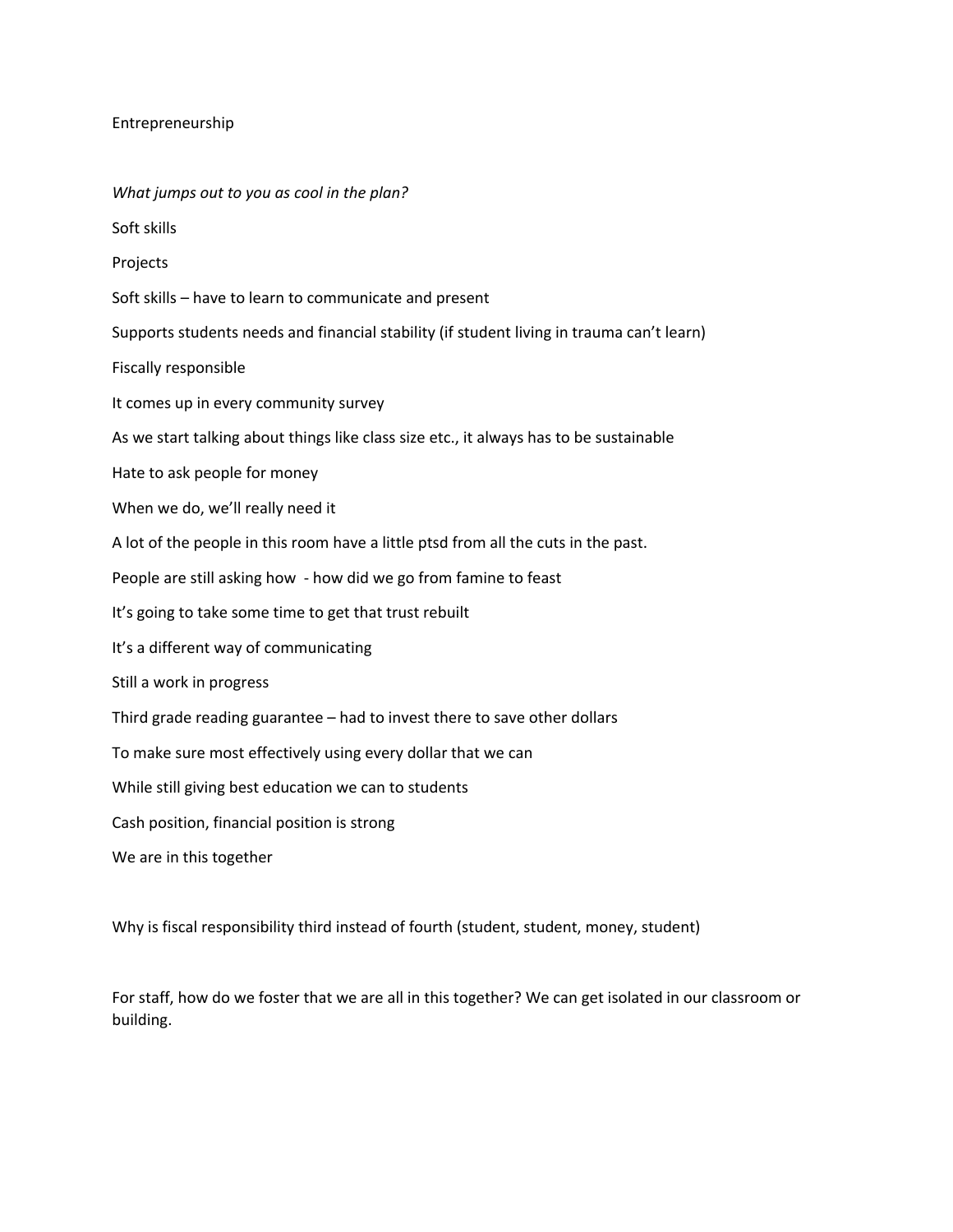At least professional development is all together. Networking, communication within the district has gotten 1,000 times better.

*What are challenges? What external help will district need? How can district learn and evolve?*

Report the good things going on Innovation Sharing Sharing good ideas **Staff Transparency** Have to get people to buy into it There was a time as staff members we would not be sitting here with supt talking about this. Have to overcome the ptsd. People support what they co-create How will this be executed? Top down or empower other people? Important how it's implemented Here's what we heard before – this is how we're moving forward Need to empathize with what we're hearing from students, staff, to emphasize what we're all in this together There might be some folks who are resistant to change. How do we involve them? We talked about what does personalization really mean. You can't ignore 25 kids in the class while personalizing for one. What does personalization really look like? Just my kid? Meeting every need my kid has? Staff say they have mindset to personalize, but not enough time. Especially when checking off boxes of standards Have to set expectations. If expectation is one teacher per child, no. Sometimes I hear Central Office is not so supportive of co-creation. We're in the trenches.

Love that you (the supt.) are present.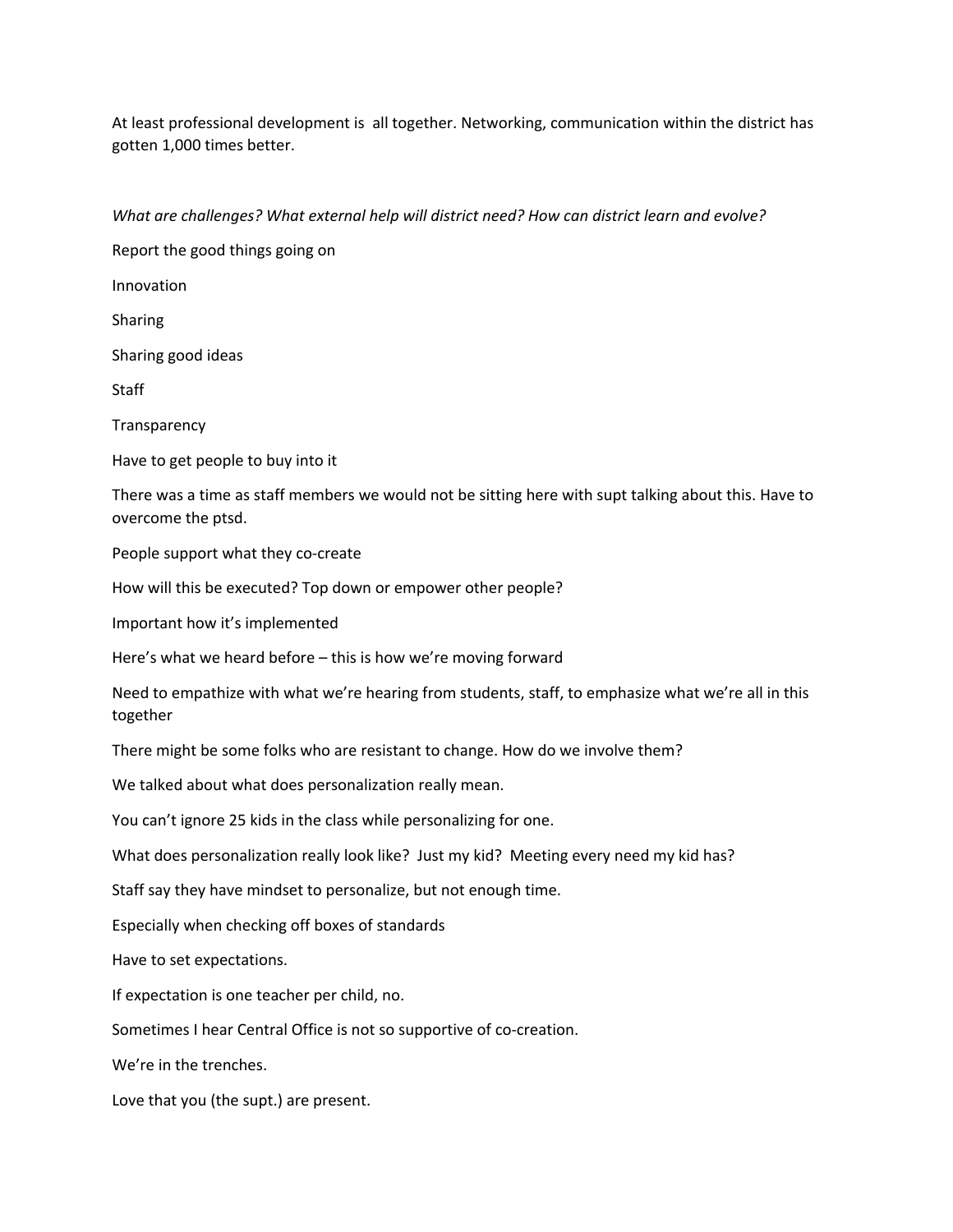There's the ideal of what is going on in the classroom, and the reality.

Kids tell me "you need to pause."

When you're in the trenches every day, and I love my job, people who aren't in the classroom can't really know what's going on.

Does the district have a culture of co-creation?

Realistically not everybody is going to come along

They've either got to move on or be forced to move on

Can't all happen with people digging in their heels

Those people who need a nudge, send them to places where it's happening to see it in action

Lakota is doing well as far as community and pulling in outside resources from outside the district.

Four events, 70 different partners there volunteered their time.

Internships and hands-on learning are the most exciting things for me as a parent.

Looking at my business for two interns this year.

Would like to see more internal communications, with so many things going on.

Parent involvement - we have PTO's that fill a role

Most are involved with after-school activities or family nights

More involved in enrichment for kids

There are parents who could be leveraged for enrichment

No formalized opportunities for parents to go in and do those things

Untapped opportunities to pull parents in

Outside the PTO, need more formalized opportunities

Today's family is not the family of 20 years ago

51 percent are from single-parent homes

Need to get them involved but runs up against obstacles. Can't come to coffees.

A lot of times parents don't know how to get involved

Parents, family structures and dynamics are completely different today

Need to offer other ways to do things

What do changing demographics mean for the district?